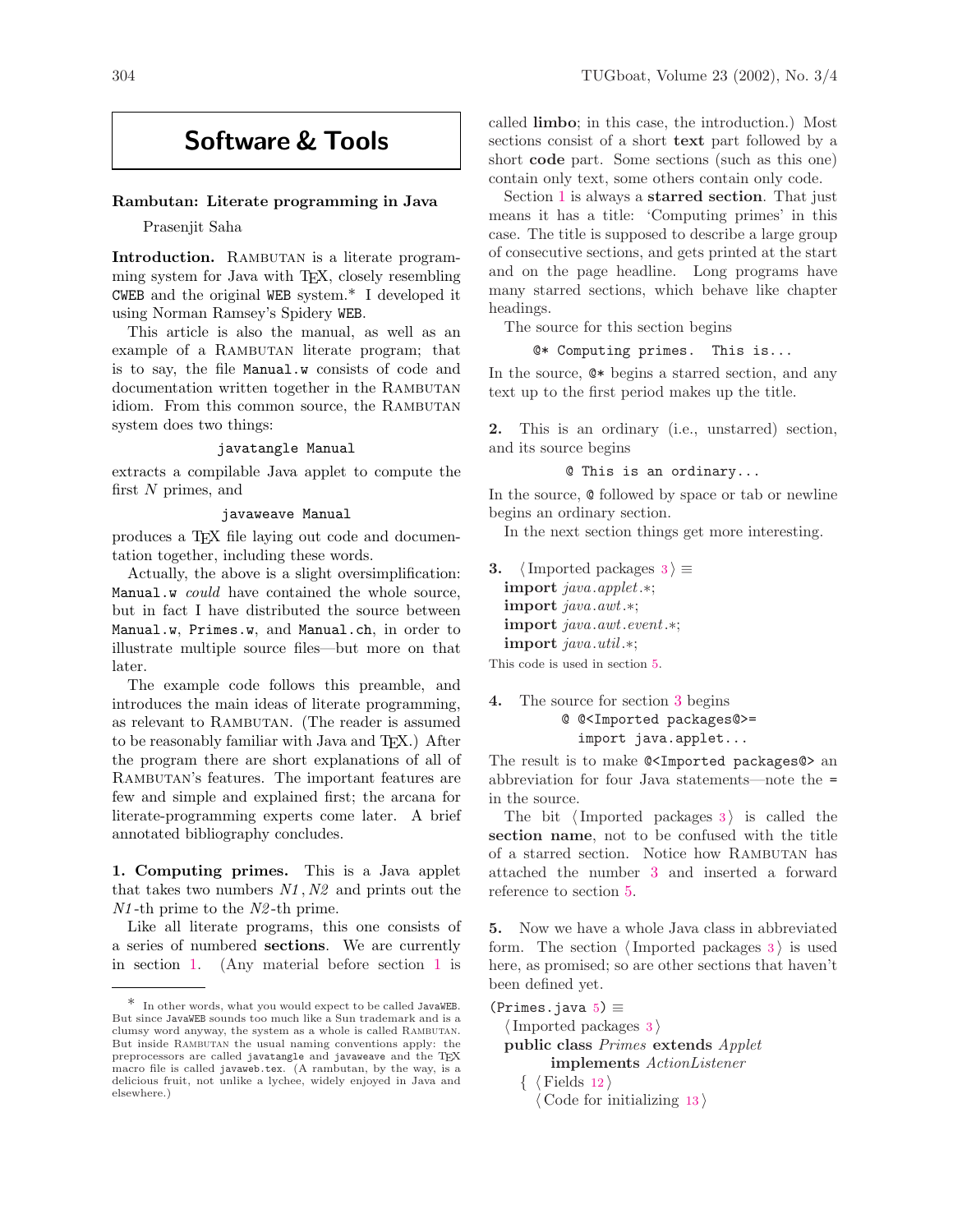```
\langle18 \rangle}
```

```
6. The source for section 5 is
  @ Now we have...
  @(Primes.java@>=
     @<Imported packages@>
     public class Primes extends Applet
      implements ActionListener
      { @<Fields@>
         @<Code for initializing@>
         @<The event handler@>
      }
```
Note the left parenthesis in (Primes.java 5), in contrast with the angle brackets used for other section names. The source for the section name (Primes.java 5) is

#### @(Primes.java@>=

rather than

# @<Primes.java@>=

Because of this, section [5](#page-0-2) is an output section: its expansion is output to the specified file, Primes.java.

7. That's it for the really essential features of a literate programming system: javatangle collects the code fragments into a compilable program and javaweave cross-references the sections. The remaining features of RAMBUTAN are basically refinements. This example will illustrate a few more features, but the full list can wait till the next chapter of this manual. Meanwhile we'll get on with explaining the program.

<span id="page-1-2"></span>8. The algorithmic job of this program is to produce a list of primes, which it does inductively.

First, note that testing  $p$  for primeness is easy if we know all the primes  $\langle p. \rangle$  We set  $pmul[j]$ to consecutive odd multiples of  $prime[j]$  and check whether we ever hit  $p$ . It is enough to try multiples whener we ever<br>of primes  $\leq \sqrt{p}$ .

 $\langle$  Set *factor*  $\leftarrow$  **true** if p is a multiple of a prime  $8 \geq$  $8 \geq$ 

```
for (int j \leftarrow 2; psqr[j] \leq p; j++)
   { while (pmul[j] < p) pmul[j] \stackrel{+}{\leftarrow} 2 * prime[j];if (pmul[j] ≡ p) factor ← true;
   }
```
This code is used in section [9](#page-1-3).

<span id="page-1-3"></span>**9.** Now suppose we have found  $prime[1]$  through  $prime [k - 1]$ . We then try successive odd numbers  $p > prime[k-1]$  until we find a prime p.

 $\langle$  Compute prime  $[k]$  [9](#page-1-3) $\rangle \equiv$ 

if  $(k \equiv 1)$  prime  $[k] \leftarrow 2$ ; else if  $(k \equiv 2)$  prime  $[k] \leftarrow 3$ ; else for (int  $p \leftarrow prime[k-1] + 2;$ ;  $p \leftarrow 2$ ) { boolean  $factor \leftarrow false;$  $\Diamond$  Set factor  $\leftarrow$  true if p is a multiple of a prime  $8$ if  $(\neg factor)$  $\{ prime[k] \leftarrow p; \text{ break};$ } }  $pmul[k] \leftarrow prime[k];$  $psqr[k] \leftarrow prime[k] * prime[k];$ 

This code is used in section [20](#page-2-1).

<span id="page-1-4"></span>[10](#page-1-4).  $\langle$  Arrays for computing primes 10  $\rangle \equiv$  $\text{int} \left[ \int p \, \text{rime} \leftarrow \text{new int} [N2 + 1]; \right.$  $\text{int}[\ ] \text{pmul} \leftarrow \text{new int}[N2 + 1];$  $\text{int} \left[ \text{ }psqr \leftarrow \text{new int}[N2 + 1]; \right.$ This code is used in section [20](#page-2-1).

<span id="page-1-5"></span>11. When we use the code from section [8](#page-1-2) in section [9,](#page-1-3) the source actually gives the section name as

```
@<Set |factor=true| if...@>=
```
with the three dots. Once a section name has appeared in the source RAMBUTAN can complete it from this kind of three-dot shorthand. (And by the way, RAMBUTAN sensibly collapses extra spaces or newlines in section names.)

Another feature is the usage |factor=true| which tells javaweave to typeset the enclosed text in code-style.

<span id="page-1-0"></span>12. The rest of this program is the GUI. Here are the elements for it. (We restrict ourselves to Java 1.1, which more people's browsers will interpret than Java 2.)

The code here includes some comments; literate programs usually need comparatively few comments. RAMBUTAN knows about the // comment syntax in Java but not about /\*...\*/ comments.

If you need to include strings in the . java file that RAMBUTAN can't parse, enclose them in  $Q = \dots Q$ . A @=/\*\* javadoc comment \*/@> can be inserted in this way.

 $\langle$  Fields [12](#page-1-0)  $\rangle \equiv$ 

int  $N1 \leftarrow 0, N2 \leftarrow 0$ ; TextField N1\_txt, N2\_txt; Button run; Panel panel;  $\ldots$  for input TextArea disp;  $\ldots$  for output

This code is used in section [5](#page-0-2).

<span id="page-1-1"></span>13. This method makes a labelled TextField and attaches it to *panel*.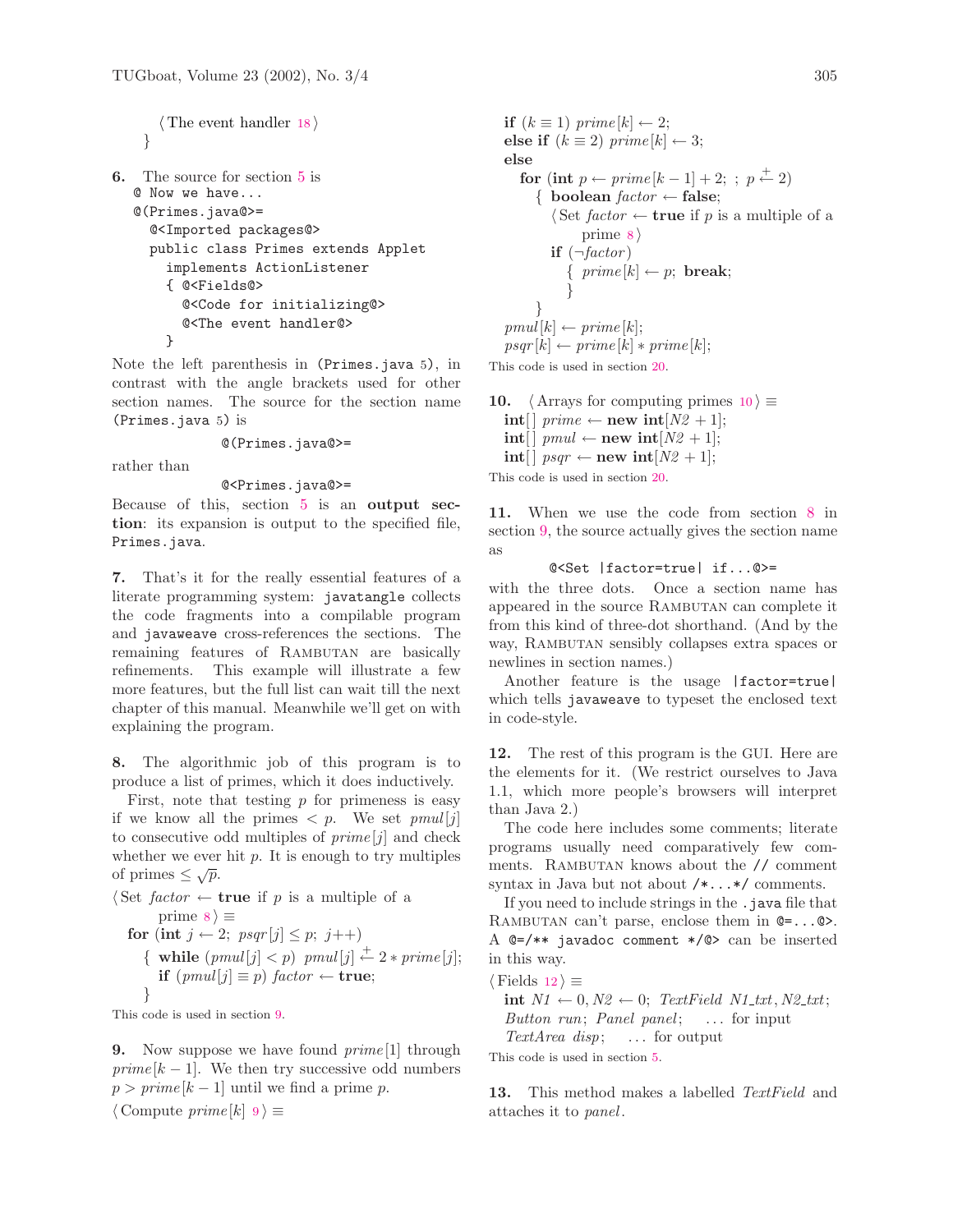$\langle$  Code for initializing [13](#page-1-1)  $\rangle \equiv$ TextField new\_tf  $(String str, int n)$  $\{ Panel p \leftarrow new Panel();$ TextField  $t \leftarrow new \text{TextField}(n);$  $p.add(new Label(str, Label.CENTER));$  $p.add(t);$  $p.add(new Label("_1", Label.CENTER));$  $panel.add(p);$ return t; }

See also section [15.](#page-2-2) This code is used in section [5](#page-0-2).

14. Section [15](#page-2-2) has the same section name as section [13.](#page-1-1) When two or more sections have the same name, RAMBUTAN automatically concatenates them. Note the forward reference in section [13](#page-1-1) and the continuation mark  $\dot{ }+\equiv$  ' in section [15](#page-2-2).

<span id="page-2-2"></span>15. The applet's  $init()$  method. Because disp here is Center in a *BorderLayout*, it will take up any spare space.

```
\langle13 \rangle + \equivpublic void init()
     \{ panel \leftarrow new Panel();N1_txt \leftarrow new\_tf ("N1", 4);
       N2\_txt \leftarrow new\_tf("N2", 4);run \leftarrow new \; Button("run");panel.add(run);run.addActionListener (this);
       disp \leftarrow new \text{TextArea}();
       disp.setEditable (false);
       setLayout(\mathbf{new} BorderLayout());add("North", panel); add("Center", disp);}
```
<span id="page-2-3"></span>16. Some (very rare) sections have a definitions part.

```
define intN(i) \equiv
```
 $Integer.parseInt(N@k i@k _1xt.getText())$ 

17. In section [16](#page-2-3) we have a macro. The @& removes any space between its neighbors in the java file. Accordingly,  $intN(1)$  will do something with the variable  $N1$ -txt, and so on.

```
18. \langle The event handler 18 \rangle \equivpublic void actionPerformed (ActionEvent event)
     { run.setEnabled (false);
        try
           { int n1 \leftarrow intN(1); int n2 \leftarrow intN(2);
             if (n1 > 1 \land n2 > n1)\{ N1 \leftarrow n1; N2 \leftarrow n2;
```
 $\langle$  Compute and display primes [20](#page-2-1)  $\rangle$ } else  $\{ \langle$  Restore old values of  $N1, N2$  [19](#page-2-4) $\rangle$ } } catch (NumberFormatException ex )  $\{ \langle$  Restore old values of  $N1, N2$  [19](#page-2-4) $\rangle$ }  $run.setEnabeled$  (true); }

This code is used in section [5](#page-0-2).

```
19. (Restore old values of N1, N2 19) \equivif (N1 \equiv 0)\{ N1\_txt.setText("") ; N1\_txt.setText("") ;}
  else
     \{ N1 \text{-}txt.setText(Integer.toString(N1));N2\_txt.setText(Integer.toString(N2));}
```
This code is used in section [18](#page-2-0).

<span id="page-2-1"></span>[20](#page-2-1).  $\langle$  Compute and display primes 20  $\rangle \equiv$  $\langle$  If too extravagant return [21](#page-2-5)<sup>†</sup> $\rangle$  $StringBuffer\;lyne \leftarrow new\;StringBuffer();$  $disp.setText("")$ ;  $\langle$  Arrays for computing primes [10](#page-1-4)  $\rangle$ for (int  $k \leftarrow 1$ ;  $k \leq N2$ ;  $k$ ++)  $\{ \text{ Compute } prime[k] \space 9 \}$  $\{ \text{ Compute } prime[k] \space 9 \}$  $\{ \text{ Compute } prime[k] \space 9 \}$  $String$  num ←  $new String (Integer.toString (prime [k]) +$  $"$  $\sqcup"$ ); if  $(k \geq N1)$  $\{lyne.append(num);$ if  $(lyne.length() < 64)$  $disp.append(num);$ else  $\{ \text{disp.append}("\n' + num);$  $lyne \leftarrow new StringBuffer(num);$ } } }

This code is used in section [18](#page-2-0).

<span id="page-2-5"></span>[21](#page-2-5)<sup>†</sup>. (If too extravagant return  $21^{\dagger}$ )  $\equiv$ if  $(N2 - N1 > 2000)$  $\{ \; disp.setText("Pritting \cup more \cup than \cup");$  $disp.append("2000\text{primes}_\sqcup");$  $disp.append("is \text{\_too} \text{:} boring \n$ ");  $disp.append("Try \iota$ increasing $\iota N1"$ );  $run.setEnabeled$  (true); return; }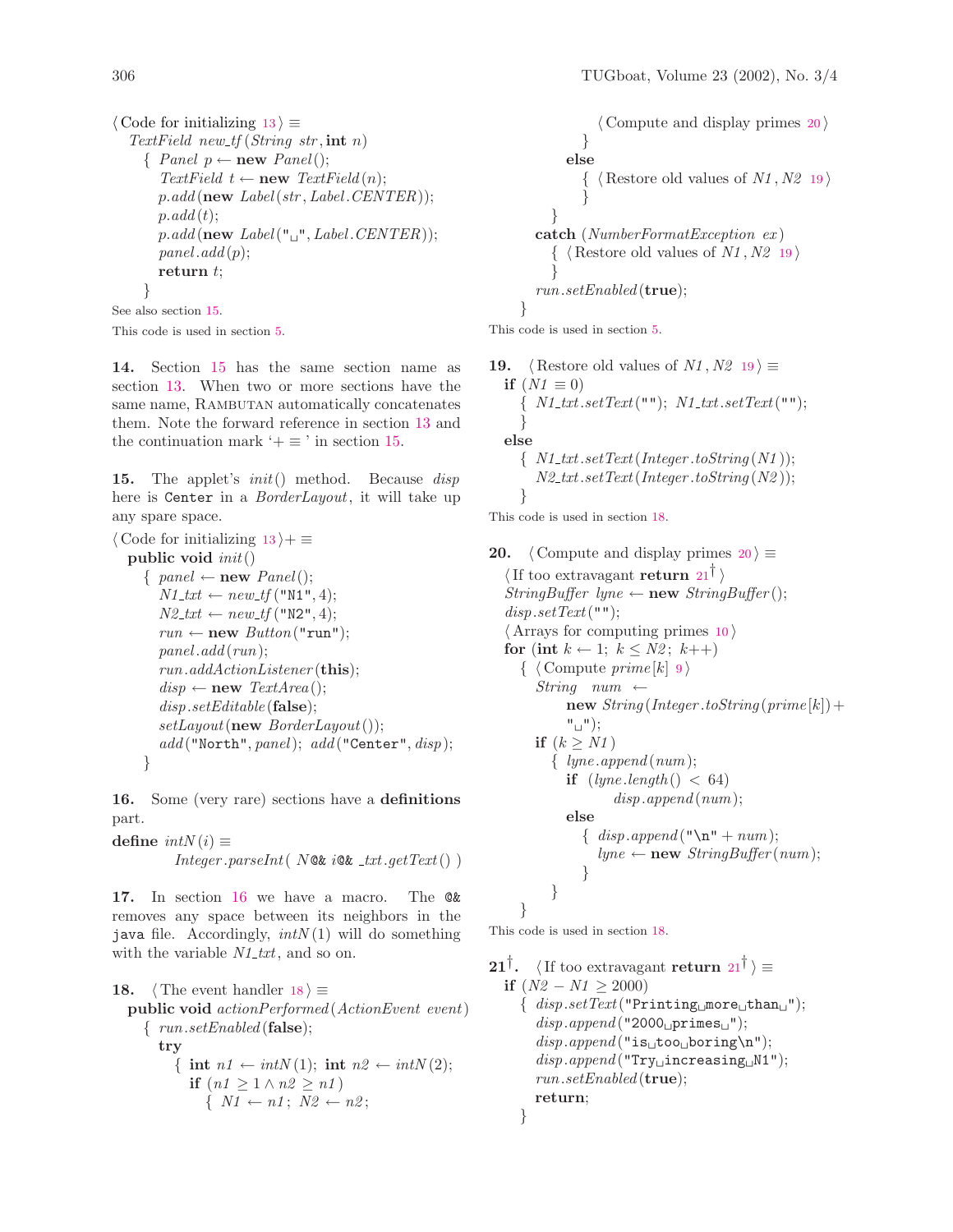This code is used in section [20](#page-2-1).

<span id="page-3-0"></span> $22^{\dagger}$ . The source of this program is actually in the file Primes.w, while Manual.w says

#### @i Primes.w

to include that file.

If you look in Primes.w, you will find that it considers printing  $> 1000$  primes as already too boring, rather than  $> 2000$  primes. The relevant lines of code have been overridden by the change file Manual.ch. This last file contains @x

```
if (N2−N1 >= 1000)
    { disp.setText("Printing more than ");
    { disp.setText("1000 primes ");
@y
  if (N2−N1 >= 2000)
    { disp.setText("Printing more than ");
    { disp.setText("2000 primes ");
```
@z

and continues with a similar construction containing this section. The section numbers [21](#page-2-5) and [22](#page-3-0) have daggers attached to indicate that a change file is involved.

A change file consists of constructions of the type @x

```
\langleLines quoted from the source file\rangle@y
\langle Rep] \0z
```
The change-file name is an optional second input parameter on the command line. Thus

javatangle Manual.w Manual.ch

or simply

javatangle Manual Manual

and similarly for javaweave.

23. Control codes. Following are the complete set of control codes understood by RAMBUTAN. Only the first two sections are really important.

24. *Basic controls*. These cover the essentials of a literate programming system.

 $\otimes$  *space* i Begins a new section. (A tab or newline is also read as space here.)

 $\&\langle \text{group title} \rangle$ . Begins a starred section.

 $\<$  section name  $\>=$  Section definition, which is really the code-part definition. A section can have at most one such definition. The code can be continued in later sections (see examples in sections [13](#page-1-1) and [15\)](#page-2-2).

 $\< \&set section \ name \> \ Code-part \ of \ the \ named \ sec$ tion used. A section can have any number of these.

After a section name has first appeared (whether as definition or use) it can be abbreviated using three trailing dots. (See example in section [11](#page-1-5)).

 $\mathcal{O}(\theta)$  = Output-section definition. Written to the named file.

This feature allows javatangle to write multiple .java files from a single source, which is useful if you have many short public classes. javaweave still generates a single .tex file.

@u "Unnamed" output-section; the filename is inferred by replacing the main source file's extension with java. For this program, that default file would be Manual.java (but it is not in fact used).

In WEB and CWEB a feature analogous to @u is the only way to output code, but in RAMBUTAN @u is less important.

25. File controls. These are for using multiple RAMBUTAN source files:

 $Qi \langle filename \rangle$  Includes the file. Must be followed by a newline.

 $\mathbb{Q}x\langle \dots \rangle \mathbb{Q}y\langle \dots \rangle \mathbb{Q}z$  Valid only in change files. The control codes @x, @y, @z, must appear at the beginning of a line, and the rest of such a line is ignored. Any material outside the blocks  $\mathbb{Q}x \langle \dots \rangle \mathbb{Q}y \langle \dots \rangle \mathbb{Q}z$  is also ignored.

26. Special tangle controls. These are for getting special effects in the output java file. We have met the first three in the prime-numbers example.

 $\text{ad } \langle name \rangle = \langle define \rangle$  Defines a macro.  $[\text{CD}$  is equivalent.]

 $\langle \text{token1} \rangle$  Q&  $\langle \text{token2} \rangle$  javatangle outputs the two tokens without intervening space.

 $\mathbb{Q}=\langle code \ text \rangle \$  javatangle passes the  $\langle code \ text \rangle$ verbatim into the java file.

 $\mathcal{Q}'$  digits An octal constant (must be positive). For example, @'100 tangles to 64 and weaves to  $'100.$ 

 $\mathbf{Q}''$  (digits) A hexadecimal constant. For example, @"D0D0 tangles to 53456 and weaves to ˝D0D0.

27. Special weave controls. These are for finetuning the typesetting. We have met the first one in the prime-numbers example.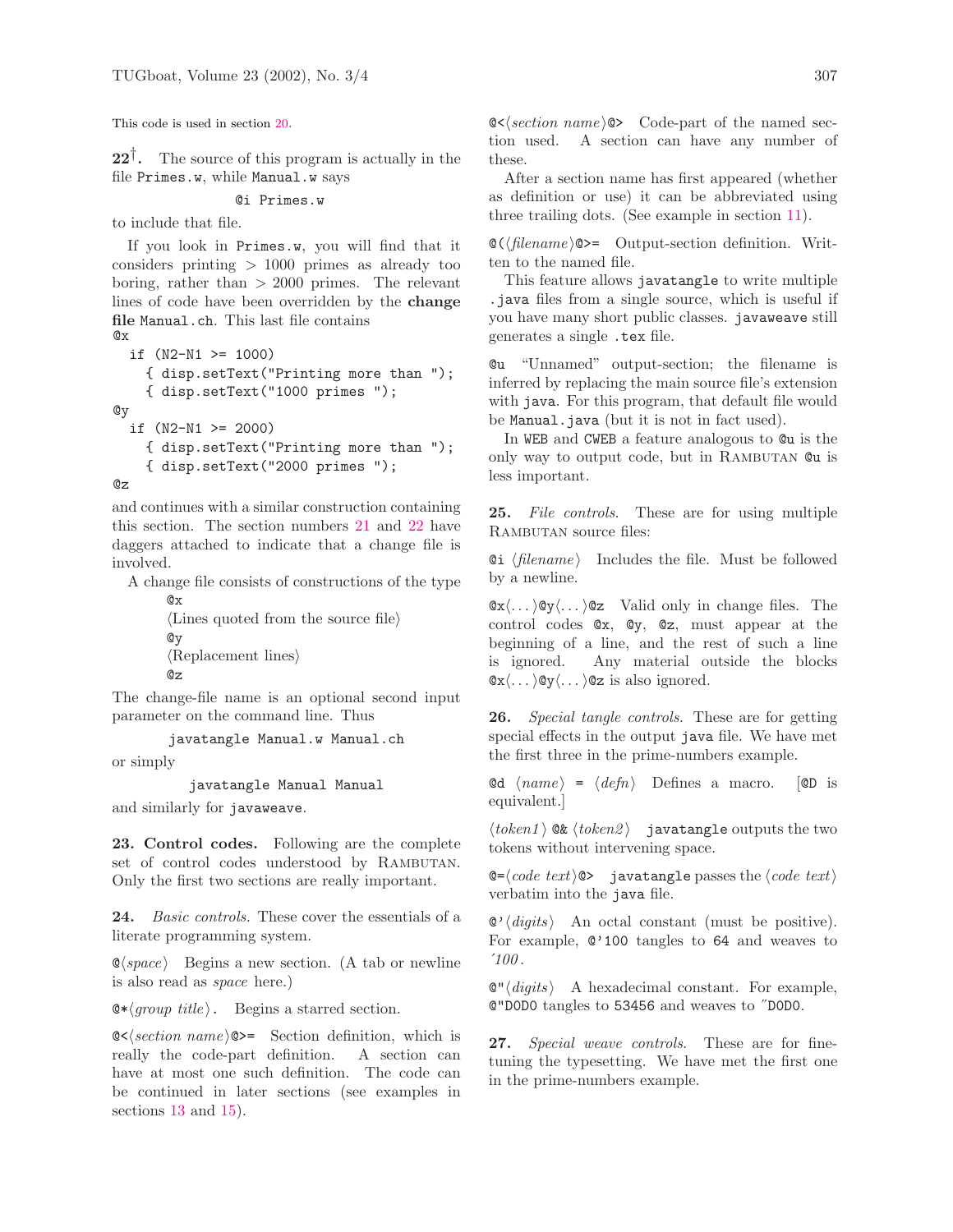$\text{Let } \text{text} \geq \text{ then } \text{let } \text{if } \text{text} \geq \text{ then } \text{let } \text{let } \text{ else.}$ For example, |size < @t\$2^{15}\$@>| produces size  $\langle 2^{15} \rangle$ . The  $\langle text \rangle$  must not contain newlines.

**Qf**  $\langle id1 \rangle$   $\langle id2 \rangle$  Format definition; an optional comment enclosed in braces can follow. [@F is equivalent.] Makes javaweave treat  $\langle id1 \rangle$  as it currently treats  $\langle id2 \rangle$ . Format definitions appear between the text part and the code part of a section, together with @d macros (in any order).

@/ Produces a line break. [Should not be used inside expressions.]

@# Like @/ but adds some extra vertical space.

@− Like @/ but indents the next line, to show that it is a continuation line.

@| Recommends a line break, but does not force one. [Can be used inside expressions.]

@+ Cancels a line break that might otherwise be inserted by javaweave.

@, A thin space.

@; Formats code as if there were a semicolon there.

@@ javaweave outputs a single @. This cannot be used inside  $\mathbb{C}\langle \text{text}\rangle \otimes \mathbb{C}$  or similar contexts. An alternative is \AT! in text.

28. *Index controls*. These are for fine-tuning the index, and ignored by javatangle.

A reserved word or an identifier of length one will not be indexed except for underlined entries.

 $\circ$  (text)  $\circ$  The (text) will appear in the index in roman type.

 $\< \text{text} \>$  The  $\langle \text{text} \rangle$  will appear in the index in typewriter type.

 $\mathbf{C}: \langle \text{text}\rangle \mathbf{C}$  In the index, the TEX file will have  $\\{texttext{text}\}\$  and the user can define  $\\$  freely in TEX.

 $\mathcal{O}! \langle \text{token} \rangle$  In the index entry for  $\langle \text{token} \rangle$  the section number will be underlined.

29. Other information. The input syntax for javatangle is

javatangle  $\langle source\ file\rangle \langle change\ file\rangle -I\langle path\rangle$ 

The *(source file)* has default extension  $\cdot$  w while the optional  $\langle change\ file\rangle$  has default extension. ch and the default  $\langle path \rangle$  is the current directory.

The input syntax for javaweave is similar:

javaweave  $\langle source\ file\rangle \langle change\ file\rangle -x -I\langle path\rangle$ 

The additional −x option omits the index.

Both programs also implement the −−version and −−help options.

30. If you use pdftex on the output of javaweave, section-number cross-references will be clickable. Using  $\text{LP} {\text{section} number}$  in text will also give you a clickable link.

 $31^{\dagger}$ . T<sub>E</sub>X macros are in javaweb.tex, which is based on the original webmac.tex but considerably modified and reorganized. The default format is a standalone Plain TEX document, but if you want to use LATEX, or embed within a larger document (such as this article in TUGboat style) minimal changes are necessary.

32. To get a table of contents (listing the starred sections), put

# \contents

at the very top of the input file. Unlike in WEB and CWEB, the table of contents comes first. So you will have to run TEX twice to get an up-to-date list.

If you use pdftex the contents will also appear as bookmarks.

33. If you are using a change file and want to view only the changed sections, put

## \let\maybe\iffalse

in the source file or the change file, in the limbo part.

Using this option with pdftex will generally produce a lot of clickable links to absent sections, but such links will still behave sensibly.

34. Bibliography. The basic introductory reference on literate programming in general is Knuth's article:

Literate Programming, in The Computer Journal 27, 97-111 (1984).

which is also reprinted in Knuth's anthology of the same title. (The prime-numbers example in this manual is adapted from the Knuth article.)

For reviews and links on all aspects of literate programming, see Daniel Mall's literate programming web site:

[www.literateprogramming.com](http://www.literateprogramming.com)